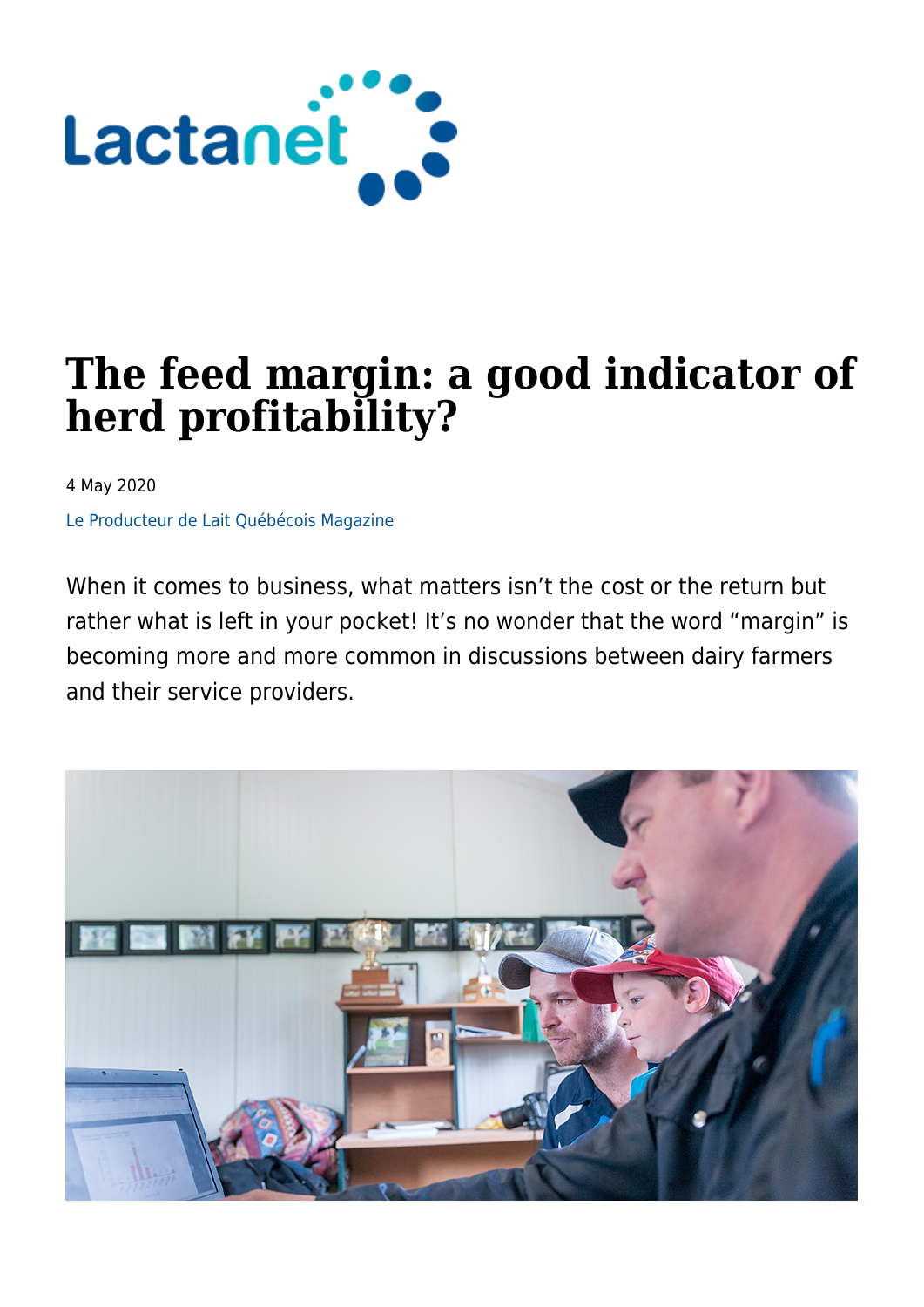Business leaders need no reminding of the importance of calculating their profit margin. Not only do they check these figures regularly, they also compare their results with industry benchmarks; not to brag but rather to make sure their farm is not losing ground and to target opportunities for improvement. To do that correctly, however, it's important to compare apples to apples. And that's where things get complicated.

# Choose a simple and useful indicator

We've all heard about the margin over concentrate costs, the feed margin, the contribution margin, and so on. The difference between these margins resides in what is considered as revenue and expenses in the calculation. The more information included, the more accurate the assessment of an operation's overall performance.

But updating the information for every calculation can be time-consuming. Producers tend to get discouraged and eventually give it up. Limiting the amount of information required makes the task less complex, so the exercise is more likely to be repeated regularly, and producers can quickly see if their situation is deteriorating. Hence it's not only important to choose a simple indicator, but also one that conveys useful economic signals.

## Feed margin in relation to production costs

The margin over the cost of feeding the cows is what we are looking for here. Given that milk sales account for the bulk of farm earnings, and that

feed costs represent 43% of production costs (Agritel<sup>1</sup>, 2018), tracking the feed margin allows you to keep an eye on a significant portion of what constitutes the overall margin of you operation.

To assess the performance of one herd against that of others, the data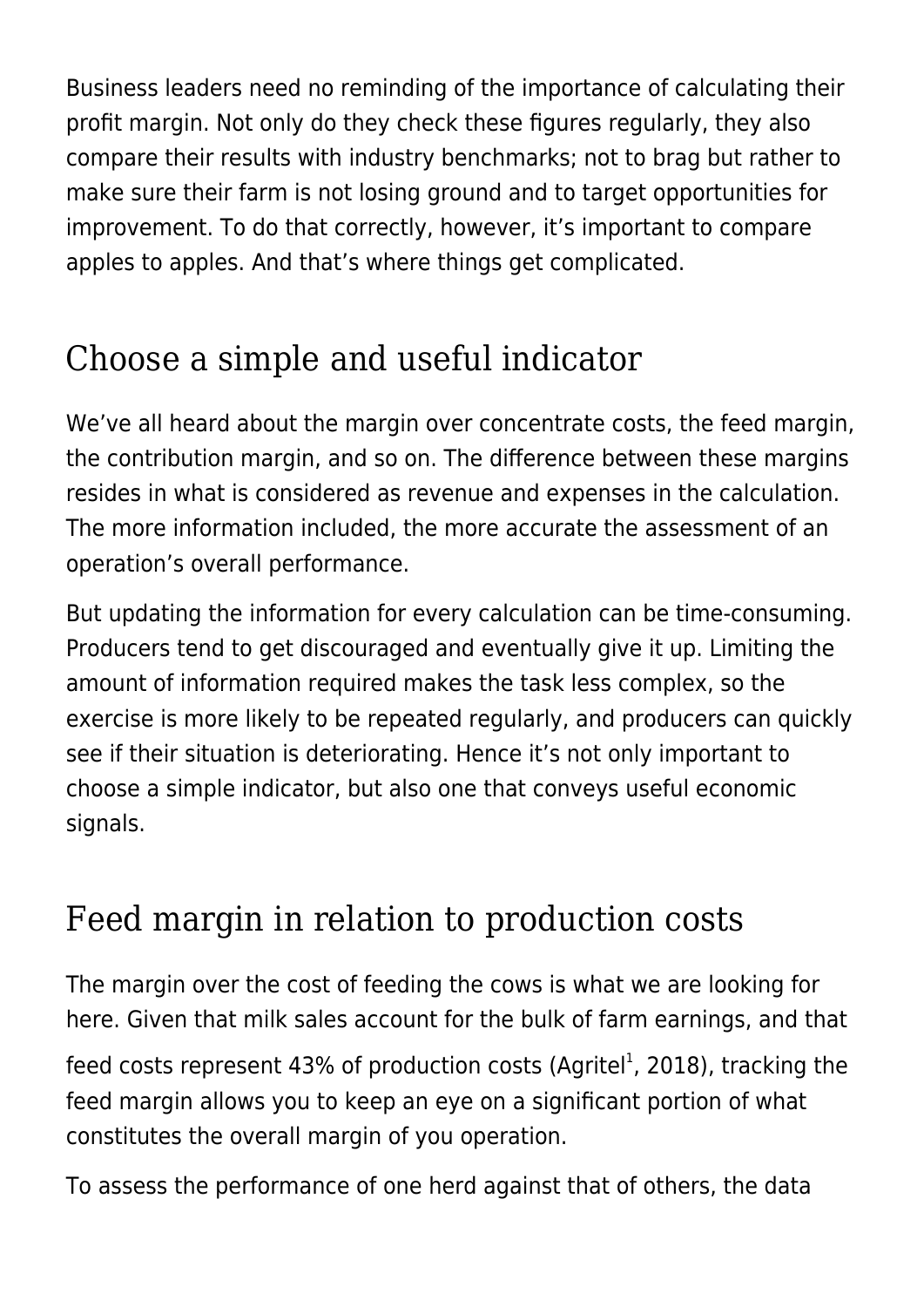needs to be brought back to a per-unit basis. Thus we talk about the margin per hectolitre produced, per kg of butterfat produced or shipped or held (quota), per lactating cow or per cow present (including dry cows).

#### Margin per kg of fat or per cow?

Do we really need to calculate all these indicators to manage a farm properly? Of course not. So which ones do we need? Here's where we open Pandora's box: for some, it's the feed margin per kg of butterfat (BF) that is critical, because it corresponds to the farm's right to produce (production quota); for others, it's the per-cow calculation, because this represents the profit per stall, an indicator of operational efficiency. So who is right?

I checked with Agritel, and Figure 1 shows what I found in the 2018 data for 488 specialized dairy farms. Each blue diamond represents a dairy operation, while the black line shows the overall trend. Although not perfectly proportional, the two margins clearly follow the same trend: no contradictions, just slight differences in the interpretation of the results. The two margins could even be combined to identify priorities for action. Since both these indicators are largely based on the same information, the two can easily be calculated simultaneously.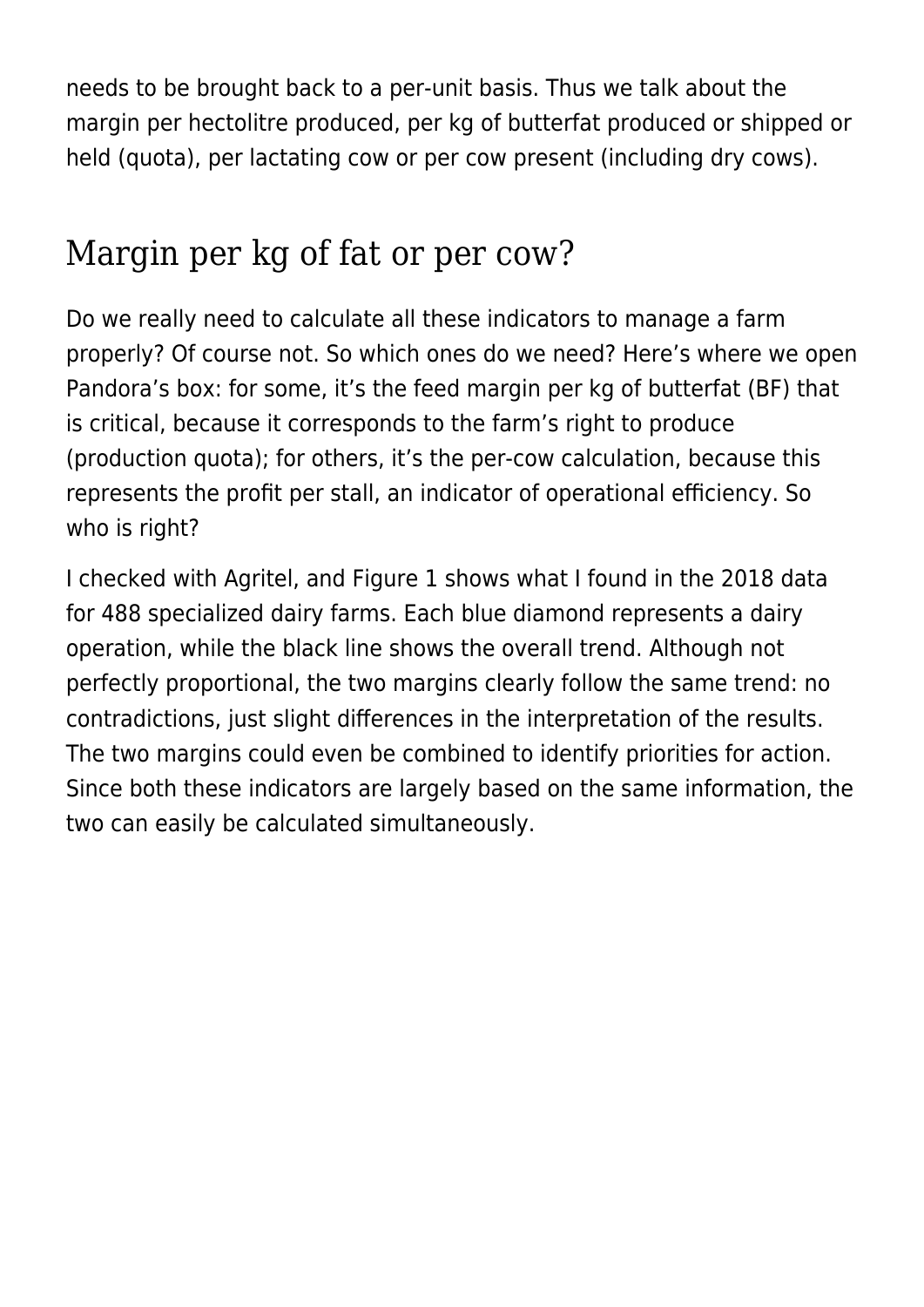

So Farm A has a margin of \$13/cow/day, but only \$10.40/kg of butterfat. In comparison, another herd shows \$12.40/kg of butterfat for the same \$13/cow/day. The producer on Farm A should look for ways to reduce feeding costs and increase the profitability of his quota.

Farm B, on the other hand, has a margin of \$12.80/kg of butterfat, but only \$13.30/cow/day. Other herds do just as well in terms of \$/kg of fat while topping \$15/cow/day. In this case, the producer on Farm B should look for ways to increase milk production to make the farm's facilities and workforce more cost-effective. It's worth noting that Farm B will need to buy more quota to achieve its objective, while Farm A will not.

### What about the cost of producing forage?

Although it's a good starting point, a high feed margin doesn't guarantee the operation will see a profit at the end of the year. Since forages make up 50% of the cost of feeding a herd, higher than necessary production costs in the field could cancel out great performances in the barn. That's why it's important to take a moment at the end of every year to calculate your forage production costs and, if necessary, take action to reduce them. Even if you don't know specifically how much your forage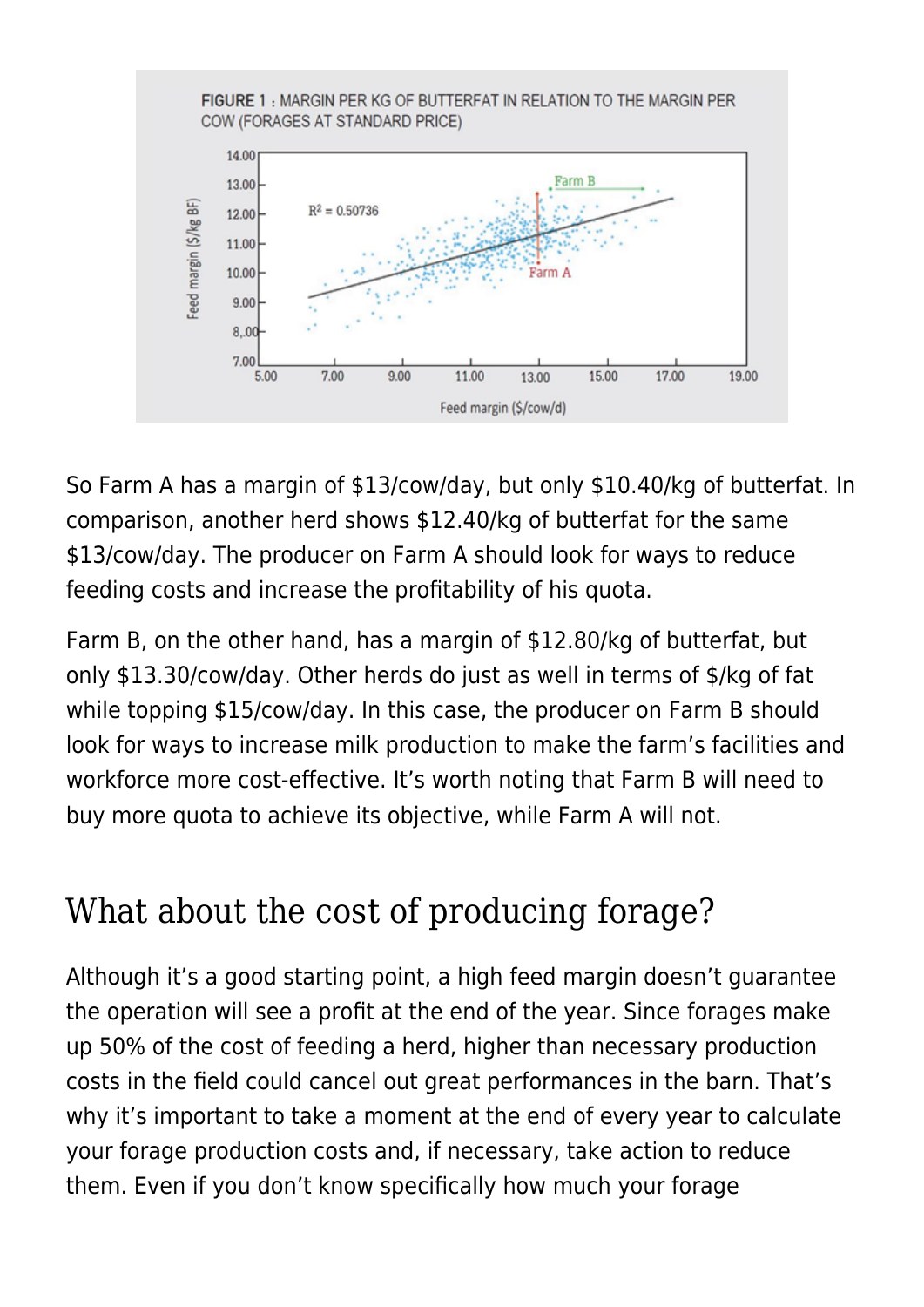production is costing you, it is preferable to calculate your feed margin using a standard cost for on-farm forage production than not tracking it at all.

#### Are you ready to take on the challenge of calculating your margin?

When taking a closer look at Figure 1, it's clear that there are major discrepancies between the best and worst results, and this is true regardless of the indicator used. If more producers took the time to calculate their margin on a regular basis, chances are those differences would diminish. So the challenge is on!

Where should you begin? Talk to your Lactanet representative, who has all the tools required and can help you gather the information you will need. That way you can continue to track your margin even during your busiest periods when there aren't nearly enough hours in a day!

So, remember to keep a close eye on your margin: it's the key to profitability at the end of the year.

Coût à la baisse et performances à la hausse

<sup>1</sup> VIA Pôle d'expertise en services-conseils agricoles database

#### Share